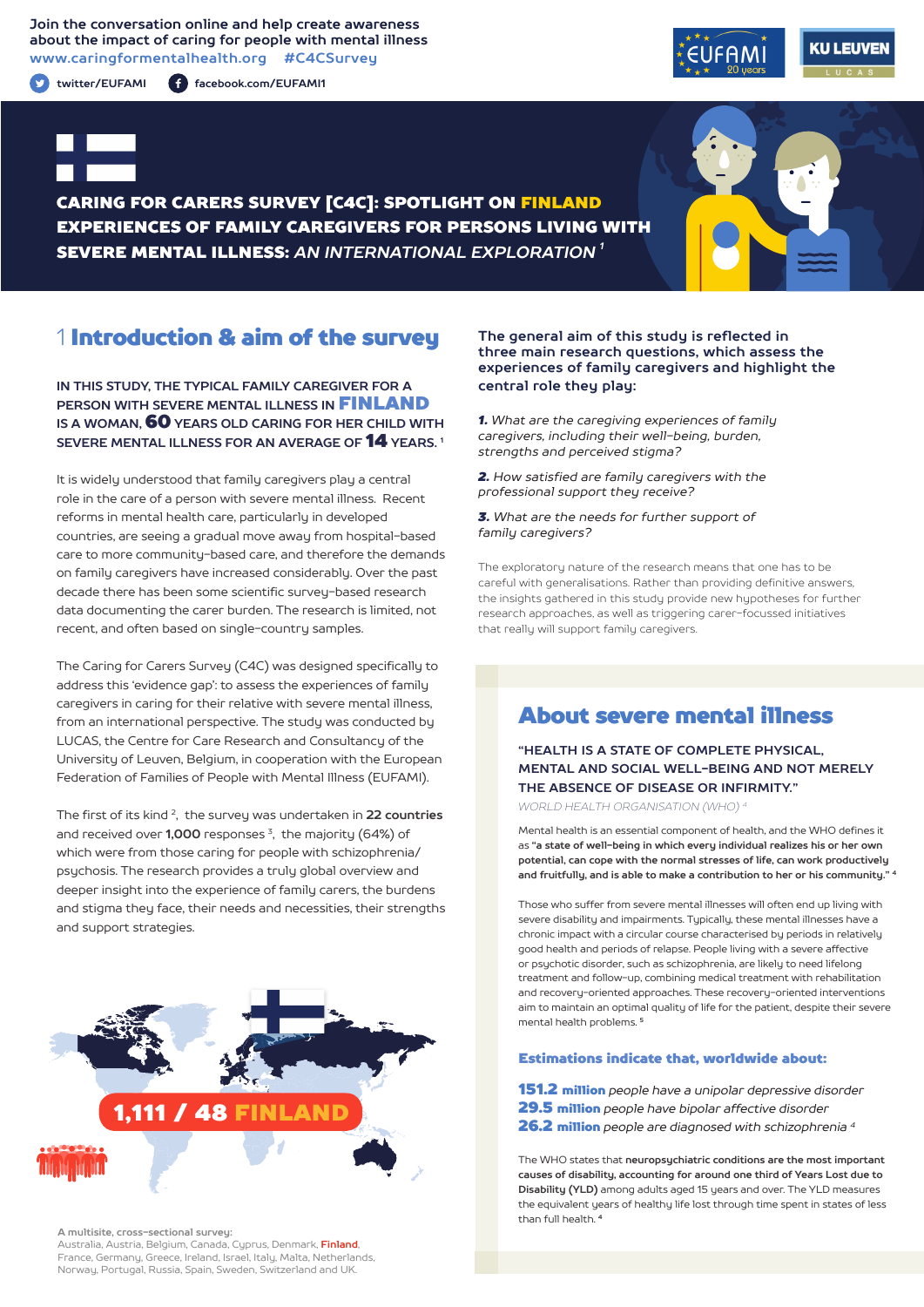## 2 The value of caregivers

"CARERS FOR PEOPLE AFFECTED BY SCHIZOPHRENIA OFTEN FEEL UNDERVALUED. DURING EARLY PSYCHOSIS, INTERVENTIONS AIMED AT THE FAMILY CAN FACILITATE PATIENT IDENTIFICATION, IMPROVE THE EMOTIONAL WELL-BEING OF FAMILY MEMBERS AND SUPPORT CARERS IN THEIR UNQUESTIONABLY IMPORTANT ROLE IN PROMOTING REMISSION AND RECOVERY." *EUFAMI 6*

Traditionally, people living with a severe mental illness require intensive treatment and, in many countries, may **reside in specialised hospitals. However, in between periods of relapse, most people with severe mental illness such as schizophrenia or depression live in the community and are cared for by their relatives.** Thus, both in practice, policy and research, there is growing attention to the needs of family caregivers.

**In practice** - The majority of the family caregivers in **Finland** who took part in the survey do not live with the patient. However, the report reveals that living with the patient or not does not necessarily reduce the burden of the caregiving role.<sup>1</sup>

### **INTERNATIONALLY,** 4 OUT OF 10 **PEOPLE CARED FOR IN THIS SURVEY LIVE AT HOME WITH THEIR CARER. 1**

**FROM A GLOBAL PERSPECTIVE, MORE THAN** 3 OUT OF 4 **(76%) WERE CARING FOR THEIR SON OR DAUGHTER, 10% WERE CARING FOR A PARTNER OR SPOUSE AND 7% FOR THEIR BROTHER OR SISTER. 1**

In policu - Mental health policies, especially those in developed countries, are shifting towards more communitybased care. This policy shift is also reflected in the growing importance of patient and family support organisations, such as advocacy groups. The WHO Mental Health Atlas clarifies that family associations are present in 80% of the high-income countries and 39% of the low-income countries. In countries with family associations, 38% of these organisations frequently participate in legislation formation and implementation; about 42% are not routinely consulted and 20% of the family associations are rarely or not consulted. **<sup>4</sup>**

### **INTERNATIONALLY, THE REPRESENTATION OF EUFAMI** AND NATIONAL AND REGIONAL FAMILY MEMBER ORGANISATIONS, **AT POLICY LEVEL, IS** IMPORTANT FOR 90% **OF FAMILY CAREGIVERS. 1**

**FROM A GLOBAL PERSPECTIVE. AROUND 9 IN** 10 FAMILY CAREGIVERS **WANT MORE OPPORTUNITIES TO MEET, AND SHARE KNOWLEDGE AND EXPERIENCES, WITH PROFESSIONAL CARERS (93%), AS WELL AS OTHER FAMILY MEMBERS AND INFORMAL CARERS (90%). 1**

**In research** - The role of family caregivers has long been recognised. In the early 1950s research focussed on the role of families in the relapse of schizophrenia, examining 'Expressed Emotion' as a core theme. **7** The recent societal trend for reducing in-patient beds in mental health institutions and towards the more rapid discharge of the patient from hospital into the community has re-invigorated research into the role of family caregivers, and this is very much in line with caregiving research in other patient populations.

**FROM A GLOBAL PERSPECTIVE,** TWO THIRDS **OF THE PERSONS CARED FOR BY THE FAMILY CAREGIVER HAVE SCHIZOPHRENIA OR PSYCHOTIC ILLNESS. 1**

**INTERNATIONALLY, MORE THAN 1 IN 3 (37%) IS 'QUITE A BIT' OR 'A LOT' CONCERNED ABOUT THE PERSON THEY CARE FOR RELAPSING OR DETERIORATING. 1**

# 3 Study conclusions & Finnish highlights

THE GREATEST NEED OF FAMILY CAREGIVERS LIES IN THE RECOGNITION THAT THEY ARE A FULL PARTNER IN CARE, AND IN THE NEED TO BE LISTENED TO AND TAKEN SERIOUSLY BY PROFESSIONAL CAREGIVERS. <sup>1</sup>

Advances in treatment, economic pressures and policy shifts in mental healthcare, have resulted in family members being increasingly expected to be present, close by and available for caregiving at all times. The findings of the C4C survey reflect this; that caring for a relative with a severe mental illness, like schizophrenia or bipolar affective disorder, involves an enormous commitment.

The high demands place a heavy burden on caregivers and this research confirms that most family caregivers of persons with severe mental illness are confronted with an accumulation of burden on several areas of their lives. Combining the emotional and relationship burden with lack of sleep, feelings of depression and anxiety or experiencing strains in the relationship with the person they care for, together with the social isolation and stigma that these family caregivers are confronted with gives an idea of the chronic stress that family caregivers are exposed to. It is vital therefore that community-based care should not become a euphemism for the single family caregiver carrying the entire burden.

Not surprisingly, 93 percent<sup>1</sup> of the family caregivers participating in the international study express the need for additional support to help with their role as a caregiver with half asking for significant levels of support. Family caregivers know what it is like to live with mental illness through their daily experiences with the patient. They especially worry about the future and what will happen with their ill relative in the long term. These worries need to be taken seriously and further support and information needs to be provided. Whilst information and advice are offered by professional caregivers